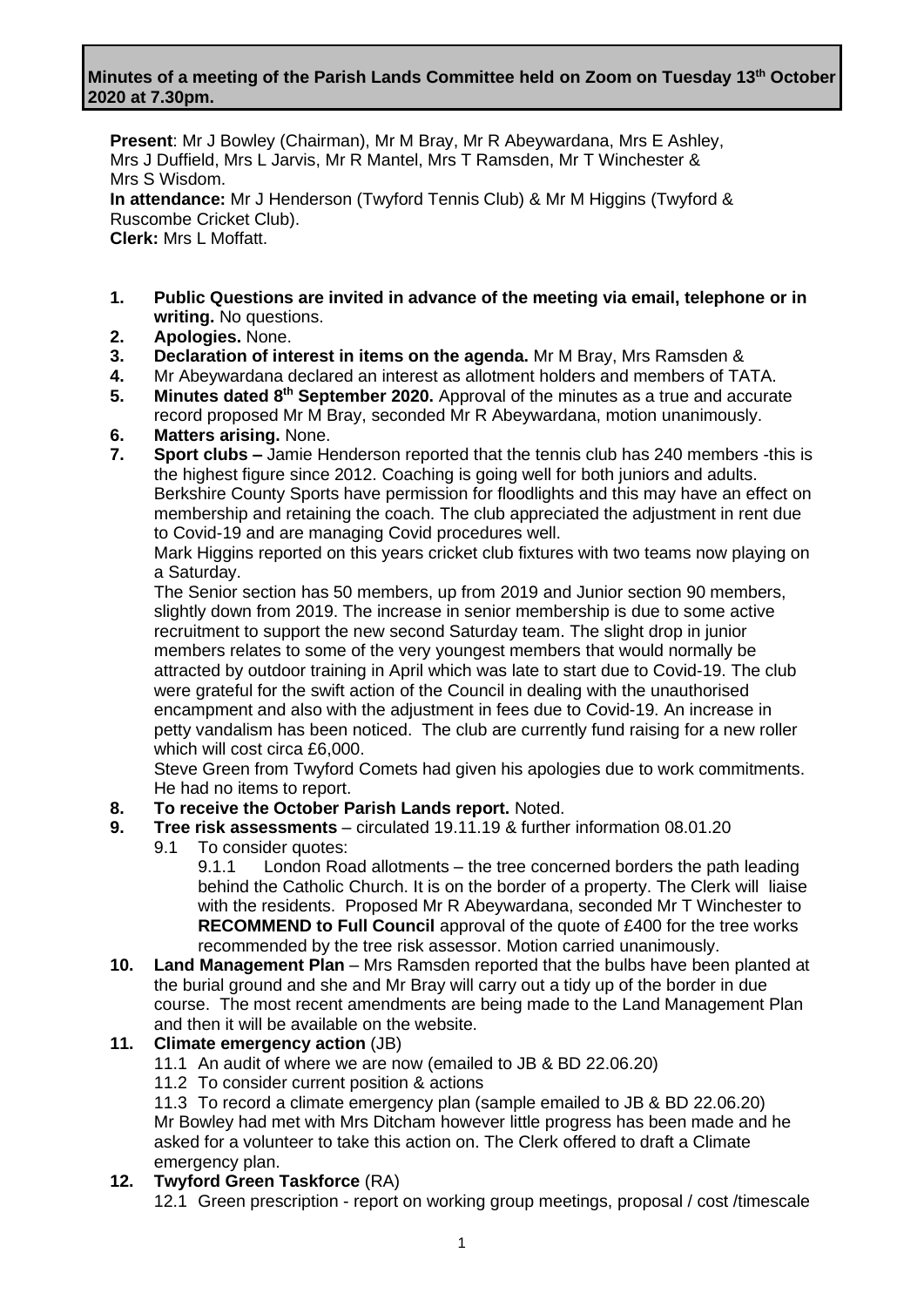Mr R Abeywardana reported. Working group members are Rohana Abeywardana, Malcolm Bray, Natalie Burton, Fiona Price (Age UK) and they are collaborating with social prescribers Jason Bowles and Millie Randall-Davies, Jo Barrett Practice Manager and Horticultural Therapist Christina Nind- Hughes.

The group will come under the governance & safeguarding of Age UK Berkshire. Age UK Berkshire will provide monthly accounts for transparency. The mission statement is 'To support the mental health and wellbeing of Twyford Residents through gardening. To provide support before crisis!'. Scope will be adults only (18+), low level mental health issues & mild physical issues. Christina Nind- Hughes (Horticultural Therapist) will get referrals from CAB Wokingham, and the surgery. She will take all referrals and find out about the client to see whether the scheme will be beneficial. Mr Abeywardana talked through a flowchart which explained the governance, structure and insurance for the group. The Reading scheme is working through Covid-19 and it is planned that this scheme will be able to start in Spring. It will be covered by the Age UK Berkshire risk assessment. Funding of £5,312 is required to fund the first year of the scheme. It is hoped that the future funding can come from an external source. Proposed Mrs T Ramsden, seconded Mr R Abeywardana to **RECOMMEND to Full Council** £5,350 funding for the Green Prescription scheme. Motion carried 9 in favour, 1 against.

### **13. Allotments.**

13.1 Bonfire review - Proposed Mr T Winchester, seconded Mr R Abeywardana that due to Covid-19 to continue the bonfire ban but allow incinerators. Motion carried unanimously.

### 13.2 **Hurst Rd.**

13.2.1 Allotment holder requesting that the ground at the entrance gate is made more secure for car access. Mr Bowley reported and showed photos. The committee agreed no action.

13.2.2 Quote to remove branches from fallen apple tree. Quotes to remove the damaged branches from the tree were considered. Agreed for the clerk to obtain a quote to have the tree felled. Quotes to be obtained to fell and stack the branches and to fell and remove the branches.

### **14. Millennium Garden, Jubilee Corner, Burial Ground & War Memorial.**

- 14.1 Report on memorials
	- Roger Wyndham Barnes noted.

• Request - Vera Bennison – application for a second wedge memorial on the same grave. Mrs E Ashley proposed, seconded by Mr T Winchester to approve the application for a wedge memorial (as a one off). Motion carried 6 in favour and 4 against.

**15. Bell Corner & Polehampton Corner** – no report.

### **16. King George V Recreation Ground.**

- 16.1 To consider quote to repair the playground gate. Proposed Mrs J Duffield, seconded Mr M Bray to accept the quote of £380, motion carried unanimously.
- 16.2 Tennis Club

16.2.1 Overgrowth from Sycamores – Proposed Mr T Winchester, seconded Mr M Bray to accept the quote of £250 to grind the stump. Motion carried unanimously.

- 16.3 Resident request to make (easterly) path wider to review following Ranger clearance (photos in one drive folder) Agreed no further action.
- 16.4 Request for £12 for a perennial native flower mix. Proposed Mr M Bray, seconded Mrs T Ramsden to approve the cost of £12 for seeds. Motion carried unanimously.
- 16.5 Removal of steel posts contractor error in removing concrete posts around the boundary – to consider making a contribution to their costs. Proposed Mr M Bray, seconded Mr T Winchester to make a goodwill payment of £500 towards their costs.

Counter proposal by Mrs E Ashley, seconded Mrs S Wisdom to make a goodwill payment of £200.

A second counter proposal by Mrs T Ramsden, seconded Mr T Winchester, to make a goodwill payment of £300. Motion carried 7 in favour, 3 against.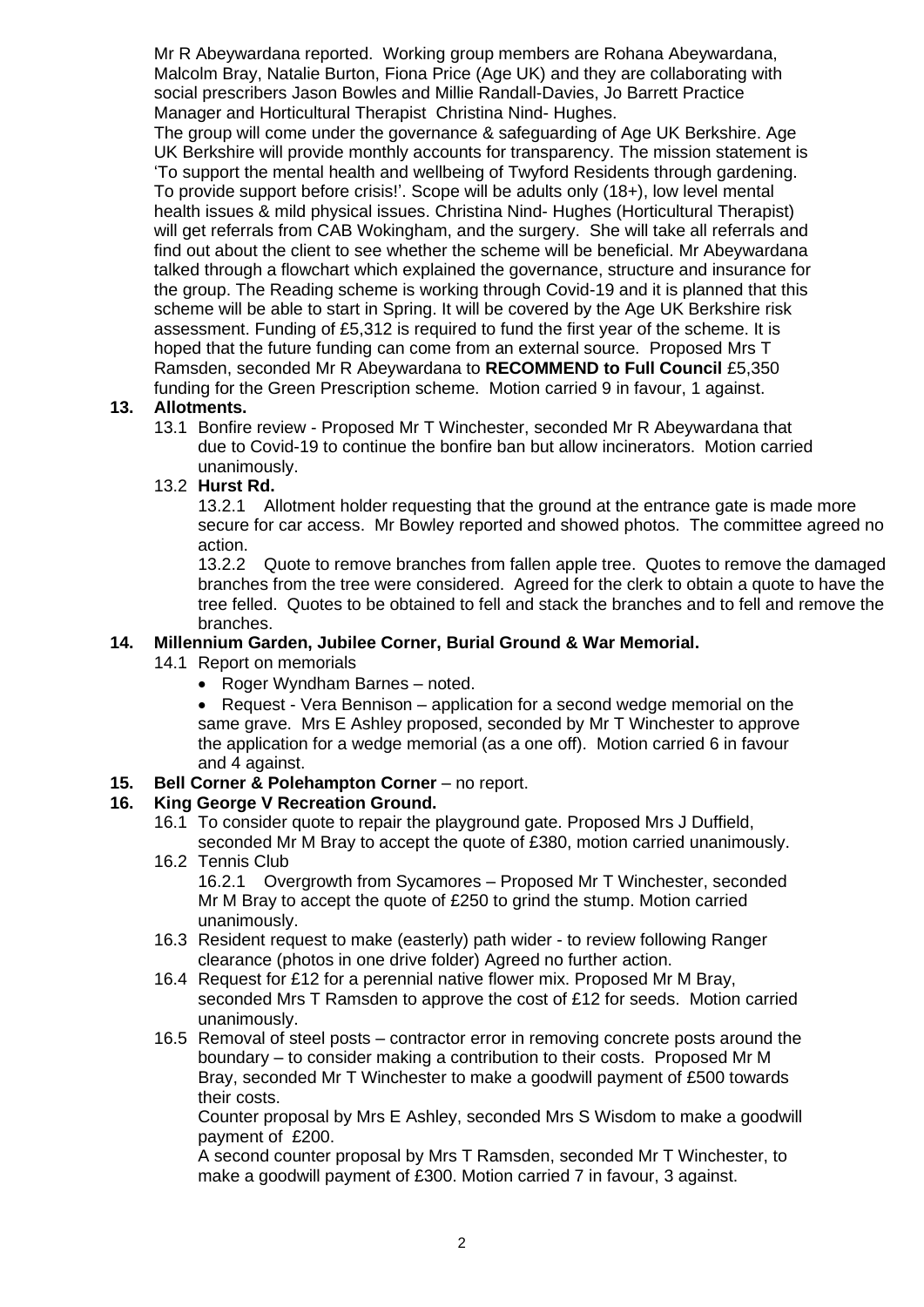# **17. Stanlake Meadow.**

- 17.1 Sports club 5 year agreement renewal awaiting agreements from the Tennis club & Twyford Comets. Signed TRCC agreement received.
- 17.2 Copse project update

17.2.1 Friends of Stanlake Copse working group – meeting 25.09.20 Mr M Bray reported. A report had been circulated. The intension is to start the group under the umbrella of the Council. Volunteers will be covered by TPC's insurance and covered by a risk assessment. £200 is required for tools. Clerk to obtain a list of tools before the next meeting.

17.2.2 Tree planting event meeting 16.10.20 The clerk reported:

- The internal water connection work has been completed.
- The Thames Water part of the connection will be carried out between 2<sup>nd</sup>-4<sup>th</sup> December.
- Order placed for 2 Tawny Owl boxes.
- The lectern design is with Fitzpatrick Woolmer awaiting the draft design.

• First Aid cover is to be arranged through Beyond First Aid.

Items to be discussed at Fridays meeting are:

- Plans for the event.
- Risk assessment.
- Tree guards.
- Hazel plants.
- Compost.
- Attaching plaques to trees.
- Soil preparation before planting.
- Marquee.
- Watering trees & watering rota.
- Friends of Stanlake Copse group.
- 17.3 To consider costings for replacing the permanent goals and for installation. Proposed Mr T Winchester, seconded Mrs S Wisdom to **RECOMMEND to Full Council** approval of the quote of £1,412.46 for supply and installation of 2 permanent goal posts. Motion carried unanimously.
- 17.4 6 x wooden posts at Paddock Heights entrance Proposed Mrs S Wisdom, seconded Mr T Winchester to accept quote of £483.66 to replace the 6 wooden posts. Motion carried unanimously.
- 17.5 Fence along Stanlake Lane side of Stanlake copse . Mr M Bray had reported that part of a fence behind the copse had been pushed down and a path had been created. Agreed for the Ranger to move the metal fence from opposite Winchcombe Road to block this path. Quotes for a permanent 4ft fence will be sought and a hedge should also be planted.
- 17.6 Network Rail fenceline Mrs S Wisdom reported that Network Rail had made a poor attempt at securing their boundary fence after children were reported crawling under the fence in August. Dogs and children are easily able to get under the fence. Clerk to report.
- 17.7 To review the twice weekly waste service. Proposed Mrs S Wisdom, seconded Mr J Duffield to revert back to a once a week waste service. Motion carried unanimously.
- 17.8 To consider replacing the Stephen Pratt memorial bench proposed Mrs J Duffield, seconded Mr M Bray to **RECOMMEND to Full Council** to replace the Stephen Pratt memorial bench at a cost of £1,051. Motion carried 9 for, 1 against.

# **18. Stanlake Pavilion.**

- 18.1 Hot water problem Proposed Mrs S Wisdom, seconded Mr T Winchester to approve the cost of £34. Motion carried unanimously.
- 18.2 Test and trace QR code they are on display n the windows of the Stanlake Pavilion.

# **19. Staff matters**

The Council agreed that as confidential items were to be discussed the Chairman invoked Standing Order 1C "That in view of the special or confidential nature of the business about to be transacted, it is advisable in the public interest that the public and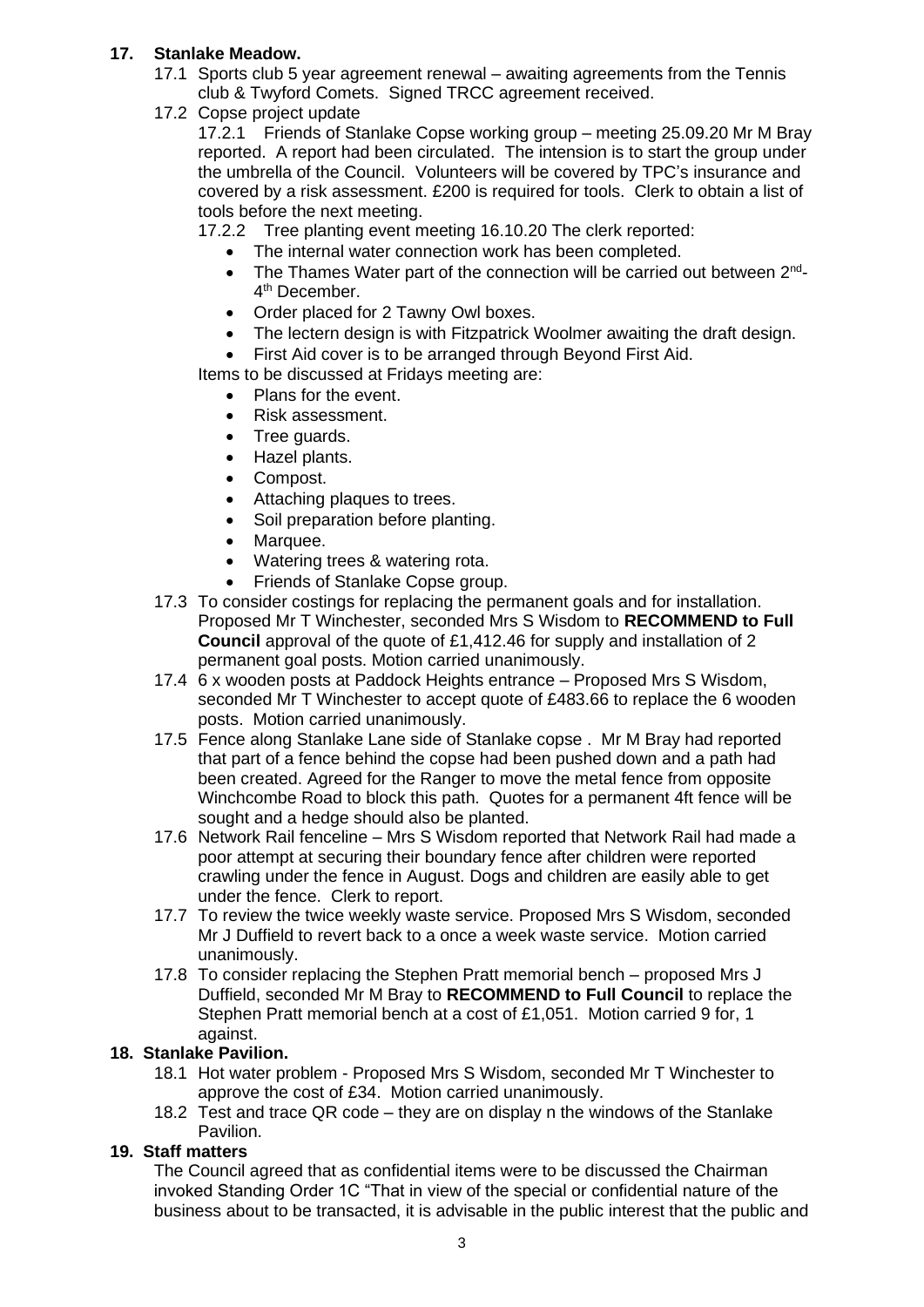press be temporarily excluded and they are instructed to withdraw". Proposed Mr M Bray, seconded Mrs S Wisdom, carried unanimously.

Proposed Mr T Winchester, seconded Mr M Bray to grant a 1.95% bonus to all Parish Lands staff. This is in recognition of their hard work and going above and beyond throughout the year. Motion carried unanimously.

# **20. Correspondence –**

- 20.1 Latest news from Fields in Trust: "People need parks" 30.09.20. Noted.
- 20.2 TVERC News Update | October 2020 01.10.20. Noted.
- **21. Date of next meeting – Tuesday 10th November 2020.**

|    |                                              |                                                            | <b>October Parish Lands report</b>                                                                                |  |
|----|----------------------------------------------|------------------------------------------------------------|-------------------------------------------------------------------------------------------------------------------|--|
| 1. | Monthly reports on Parish Lands maintenance: |                                                            |                                                                                                                   |  |
|    | 1.1                                          |                                                            | Village Ranger – jobs have included securing the picnic bench slats, weeding the                                  |  |
|    |                                              |                                                            | burial ground flower bed & continuing to decorate the Stanlake Pavilion interior.                                 |  |
|    |                                              | $\bullet$                                                  | Resident call 12.09.20 (Saturday) to report smashed glass in the playground<br>- Ranger cleared 14.09.20          |  |
|    |                                              | $\bullet$                                                  | Football shed replacement lock £62.92 (to note)                                                                   |  |
|    |                                              |                                                            | 1.2 Park Warden – no items to report.                                                                             |  |
|    | 1.3                                          |                                                            | Clerk's report $-$ no items to report                                                                             |  |
| 2. | Tree works.                                  |                                                            |                                                                                                                   |  |
|    | 2.1                                          | Stanlake highways update - awaiting date for works         |                                                                                                                   |  |
|    | 2.2                                          | Hurst Road allotments – work completed 5/6th Oct + 12/13th |                                                                                                                   |  |
|    | 2.3                                          | King George $V$ – work completed 28.09.20                  |                                                                                                                   |  |
| 3. | Allotments.                                  |                                                            |                                                                                                                   |  |
|    | 3.1                                          | Hurst Rd.                                                  |                                                                                                                   |  |
|    |                                              | 3.1.1                                                      | Hurst Road plot availability – waiting list of 15 residents and 6 non residents                                   |  |
|    | 3.2                                          | London Rd.                                                 |                                                                                                                   |  |
|    |                                              | 3.2.1                                                      | London Road plot availability – waiting list of 5 residents and 4 non                                             |  |
|    |                                              |                                                            | residents                                                                                                         |  |
|    |                                              | 3.2.2                                                      | TRHA boundary fence - order placed 27.03.20 (to note)                                                             |  |
|    |                                              | 3.2.3                                                      | Replacement electrical signs erected (to note)                                                                    |  |
|    |                                              | 3.2.4                                                      | Pest control – extra bait added (to note)                                                                         |  |
|    |                                              |                                                            | $\blacksquare$ . Let $\blacksquare$ it a $\blacksquare$ . Denial $\blacksquare$ . Let $\blacksquare$ it also then |  |

### **4. Millennium Garden, Jubilee Corner, Burial Ground & War Memorial.**

- 4.1 Report on cremations & burials
	- 4.1.1 Beryl Armstrong
- 4.2 Bulbs have arrived and are due to be planted

# **5. King George V Recreation Ground.**

- 5.1 Aerial runway seat replacement awaiting date for works
- 5.2 Twycombe lodge lease completed
- 5.3 Tennis court metal post update works complete
- 5.4 CCTV contractor to do another test and attend the January meeting

### **6. Stanlake Meadow.**

- 6.1 Copse project update
	- 6.1.1 Lectern sign waiting for draft from designer
	- 6.1.2 Bird box update order placed<br>6.1.3 Water supply Thames Water t
	- 6.1.3 Water supply Thames Water to carry out works 2<sup>nd</sup>-4th December
- 6.2 Entrance gates ordered 4/8/20 currently being fabricated

Items to be carried forward:

### **7. Burial ground**

7.1 Options for woodland remembrance garden and book – report on memorial book charges & overall feasibility (to be carried forward)

# **8. King George V Recreation Ground.**

- 8.1 To consider a friendship bench
- 8.2 Resident request for plastic bottle recycling bins